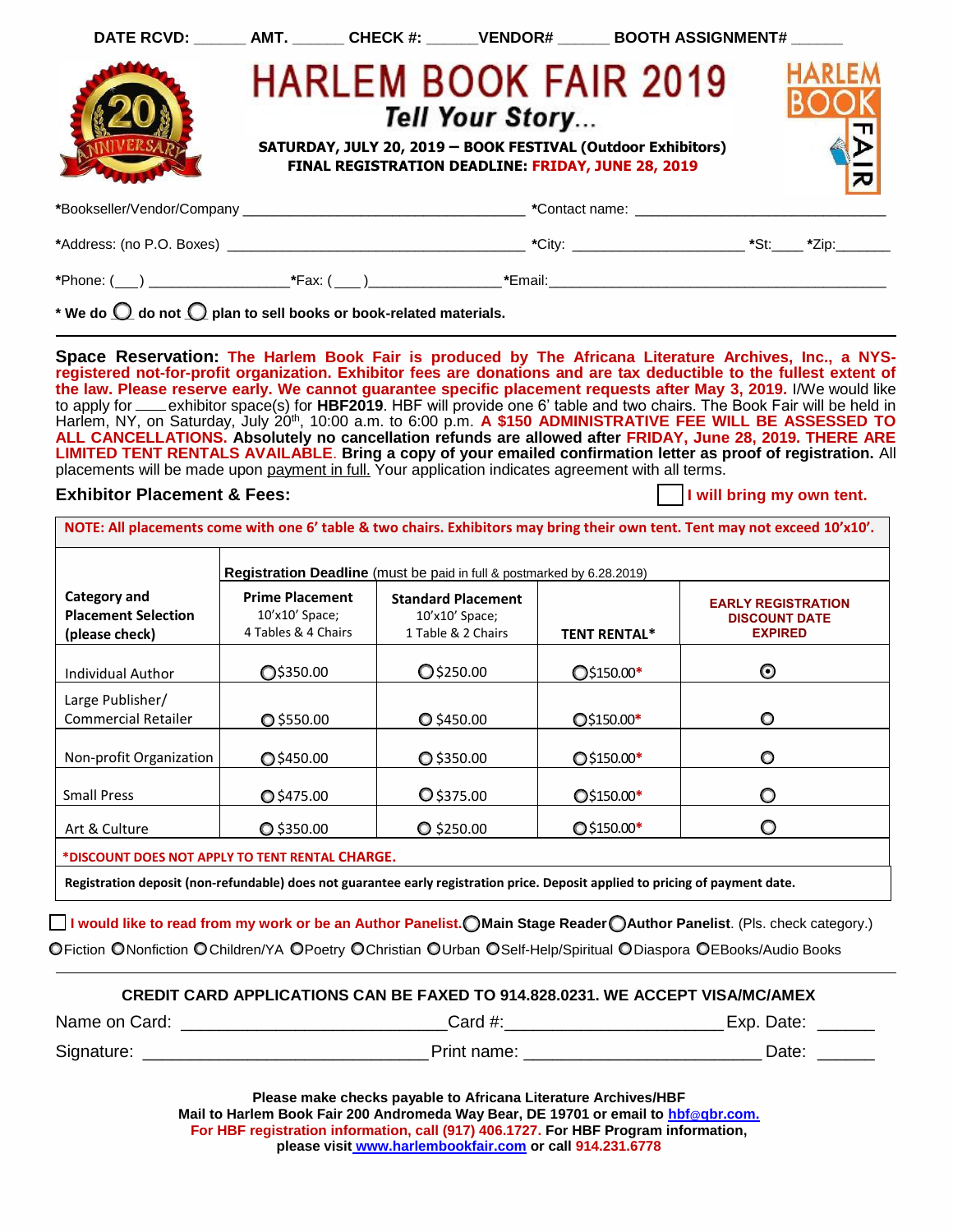# **GENERAL HBF 2019 EXHIBITOR INFORMATION**

#### **Weather**

- The Book Fair is held rain or shine and refunds are NOT issued if the weather is inclement.
- The event is only canceled if weather is deemed "dangerously inclement". Otherwise, operations continue!
- Please protect your equipment, supplies and/or merchandise from inclement weather, The Book Fair is not responsible for any damage to your displays or merchandise.
- You should bring plastic wrap/tarp to protect exhibits.
- Remember that we've had hot weather, too. Dress seasonably, bring an umbrella for shading, and bring lots of bottled water.

# **Noise and Music**

• Live music will take place during the Book Fair. Exhibitors may not play music and microphones are prohibited.

# **Recycling & Sanitation**

• HBF staff will monitor the Book Fair continuously. You are responsible for clean-up and placing your trash in bins. **If the Book Fair needs to clean your space at breakdown, you will be charged a base fee of \$100 on future registrations.**

## **Liability**

The Harlem Book Fair, QBR The Black Book Review, and TALA (The Africana Literature Archives) shall not be liable for any injury to any person or damage to or destruction of an exhibit or merchandise whatsoever, or for the theft or disappearance from any display or any property contained in or about the exhibit area or for any loss sustained by an exhibitor or vendor or for any act of any exhibitor or vendor. Your participation in this event indicates agreement with all terms.

## **Interpretation of Rules**

The interpretation of all rules and regulations is the sole responsibility of the Harlem Book Fair organizing committee and their decision shall be final and enforceable on-site. Violation of any rule or regulation or law will result in the forfeiture of your space without a refund and participants and vendors waive any right to recourse or to demand refund or to claim damages on such grounds. Participation as a vendor denotes agreement and compliance with all rules and regulations.

#### **Display Area/Assigned Space**

• You are limited to the space assigned by the Book Fair; displays, signs, and merchandise may only be erected on the surface of the booth's countertop, or within the parameters of your assigned space.

#### **Aesthetics**

- No exposed tape or unattractive fasteners such as many visible staples.
- Absolutely no handwritten signs, placards or banners.
- Staff or volunteers in your space must be dressed professionally.
- No visible garbage, boxed trash or general clutter will be allowed.
- Please secure all flyers, newsletters and papers, as they can blow away. Bring paperweights.
- Draping with fabric will create a discrete area to store boxes, bags, etc.
- Bring fabric wrapped drops, backer boards, etc. on which to attach and display merchandise.
- Tables must have tops and skirts.
- **The Book Fair will not skirt tables;** please bring your own fabric or skirting material. Bring a small supply box equipped with heavy-duty tape, staple gun with extra staples, scissors, utility knife, string, pen and paper, rubber bands, etc.

#### **Bags**

• Exhibitors will need to provide their own sales bags, which should be neatly stored in your booth or space.

**Staff**

- While in your booth or space, staff and volunteers should observe the same professional conduct that's required in your store or place of business.
- Eating should be discouraged in tents and booths; alcoholic beverages are prohibited in tents and booths.
- Staff and volunteers should store their personal belongings out-of-site in a secure location in your booth or space.

# **Telephones**

If you anticipate the need to regularly contact your store or home base, you should bring a cell phone to the event.

#### **Change**

Each vendor is responsible for making change for customers; HBF will not have change available.

# **Lighting and Electricity**

As a daytime event, HBF provides neither lighting nor electricity.